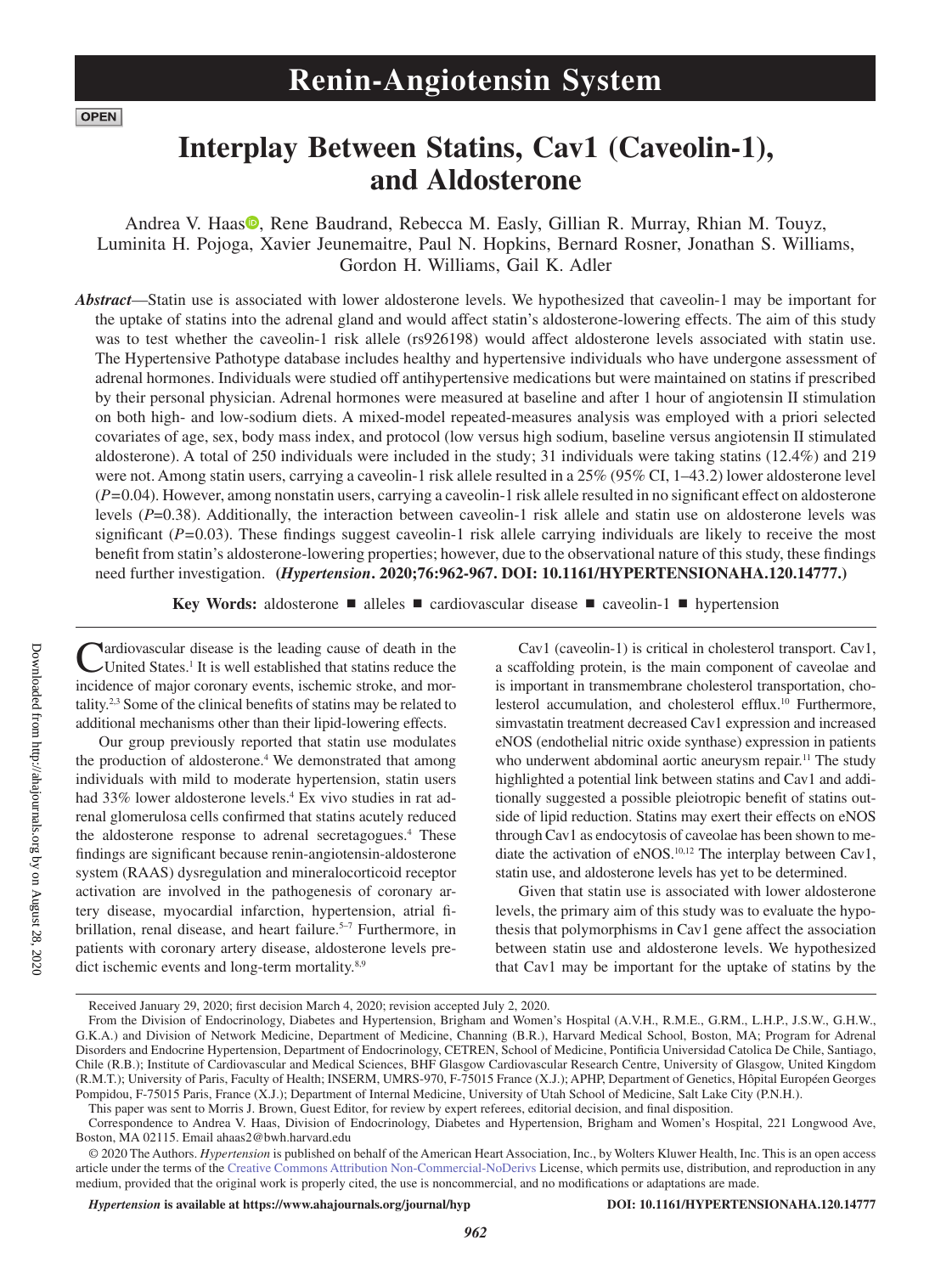zona glomerulosa in the adrenal cortex and so statin-mediated reductions in aldosterone would be different depending on Cav1 risk allele status. Specifically, we hypothesized that the Cav1 risk allele (rs926198), which is associated with decreased levels of  $Cav1$ ,<sup>13</sup> would enhance statin's ability to reduce aldosterone levels. A secondary aim was to investigate the relationship between Cav1 risk allele status, statin use, and LDL (low-density lipoprotein) levels.

#### **Methods**

The data that support the findings of this study are available from the corresponding author upon reasonable request.

## **Hypertensive Pathotype Participants**

Participants were studied within the Hypertensive Pathotype (HyperPATH) protocol that investigated the pathophysiologic mechanisms and genes involved in hypertension and cardiovascular disease. This study consisted of individuals from HyperPATH who were evaluated in response to sodium intake and adrenal secretagogues. Five percent of participants did not have hypertension, whereas 95% had mild to moderate hypertension. All participants were between 18 and 65 years of age. The protocol included rigorous control of factors that influence RAAS, such as body positioning, diurnal variation, and sodium intake.

Participants were excluded if they had known or suspected secondary hypertension—specifically, primary hyperaldosteronism, Cushing syndrome, or renovascular hypertension. Participants with a history of coronary heart disease, stroke, psychiatric illness, drug abuse, renal insufficiency, and uncontrolled hypertension were also excluded. Chronic statin use was defined as participants who were on a statin for at least 3 months before the study interventions. Anyone taking additional or alternative medications other than statins for dyslipidemia were excluded. The protocol was approved by the Institutional Review Board at each site and informed consent was obtained before enrollment. Although other results from HyperPATH have previously been reported, the present analyses are original.

### **HyperPATH Protocol**

Details of this protocol have been published previously.14–16 All participants completed a standardized protocol across all the study sites (Boston, Salt Lake City, and Paris). To control for the influence that medications may play in aldosterone secretion, all angiotensin-converting enzyme inhibitors, angiotensin receptor blockers, or mineralocorticoid receptor antagonists were discontinued at least 3 months before the start of the study; all other antihypertensive medications were discontinued at least 3 weeks before the start of the study.

During the intervention phase, each subject was provided with a 7-day isocaloric high sodium (HS) diet (200 mEq/day sodium). On the sixth day of the HS diet, participants were admitted to the inpatient research center. After fasting and maintaining an overnight supine posture, blood samples were obtained at 8:00 am to measure aldosterone, cortisol, plasma renin activity, electrolytes, lipid profile, and glucose by using standardized and validated methods as previously described.<sup>14,17</sup> Plasma aldosterone was measured using radio-immunoassay (Siemens, Los Angeles, CA) with a sensitivity of 0.2 µg/dL and precision of 4% to 6.4%. Blood pressure was measured at 5-minute intervals using an automated blood pressure device (Dinamap, Critikon, Tampa, FL), and the average of 5 consecutive readings was used in the analysis. To examine the adrenal response of aldosterone to a physiological secretagogue, AngII (angiotensin II) infusion was administered at 3 ng/(kg·min) for 60 minutes with blood for aldosterone and cortisol repeated at the end of the infusion. After completion of the protocol on HS, subjects were placed on a low-sodium (LS) diet (10 mEq/day sodium). On the sixth day of the LS diet, participants were again admitted to an inpatient research unit, and the same protocol was followed, including measurement of baseline hormonal, electrolyte, and lipid profiles as well as adrenal steroids after AngII infusion. With each sodium protocol, sodium balance was confirmed by urinary sodium (HS >150 mEq/24 h and LS

<30 mEq/24 h). Use of an HS and LS diet permitted the study of aldosterone when RAAS was maximally suppressed on HS and maximally stimulated on LS.

## **Cav1 Genotype Selection and Classification**

We used rs926198 as the candidate polymorphism of Cav1. This single-nucleotide polymorphism was selected based on our group's previous analysis of HapMap variants of the Cav1 gene in the HyperPATH dataset.18 If rs926198 was not available, we used the Cav1 variant rs917664, which has the same allele frequency and is in complete linkage disequilibrium with  $rs926198 (r^2=1)$ . Allele and genotype frequencies were in Hardy-Weinberg equilibrium. This variant is associated with insulin resistance, hypertension, and the metabolic syndrome.18,19 DNA was genotyped as previously described.19 Individuals were classified as nonrisk allele carriers if they were homozygote for the major rs926198 or rs917664 allele and were classified as risk allele carriers if they had one or two alleles for the minor rs926198 or rs917664 allele variant. The selected model represents a dominant analysis since we are grouping heterozygous and minor allele homozygous as risk allele carriers.

#### **Statistical Analyses**

We used an unpaired *t* test with log transformation for non-normally distributed variables for baseline analyses. Binary variables were compared using the Fisher exact test. Continuous variables are presented as mean±SD and categorical variables as a percentage of the total sample. Natural log transformation was applied to the outcome variables aldosterone and cortisol before analysis. The coefficients were exponentiated and interpreted as percentage differences. We used a mixed-model repeated-measures analysis with an interaction term to evaluate the primary end point of assessing for an interaction of Cav1 risk allele carrier status on the association between statin use and aldosterone levels. Covariates (fixed effects) were chosen for their clinical importance and were age, sex, body mass index, and protocol intervention (LS versus high sodium and baseline versus AngII stimulated), identical to our prior study<sup>4</sup>; a random intercept was used for the mixed effect. Two-sided *P* values of <0.05 were considered statistically significant. All statistical analysis was performed using STATA 15.1;StataCorp LLC, College Station, TX.

#### **Results**

#### **Characteristics of Participants**

Individuals were included if they had Cav1 genotyping and statin use was recorded. A total of 250 individuals (80% white) were included in the analysis; 31 from participants on statins (12.4%) and 219 not on statins. Ninety-nine participants were homozygous for the Cav1 nonrisk allele, 123 individuals heterozygous, and 33 homozygous for the Cav1 risk allele. Participants who were Cav1 risk allele carriers were similar to nonrisk allele carriers regarding age, sex, sodium intake, and plasma renin activity on HS, and LS diet (Table 1). Of note, systolic blood pressure was significantly higher in Cav1 risk allele carriers in the total population and in nonstatin users. Body mass index was higher in the Cav1 risk allele carriers among statin users but not in the total population or nonstatin users.

Among the 250 individuals in the HyperPATH cohort, 898 aldosterone measurements were available. These measurements represent available repeated analyses from 4 different intervention points—HS baseline, HS AngII-stimulation, LS baseline, and LS AngII-stimulation. There was an average of 3.6 measurements and at least 2 measurements were available for each subject. One-hundred twelve of the 898 aldosterone measurements (12.4%) were obtained from individuals with confirmed chronic statin use. Among the statin users, 25% of the measurements were HS baseline, 20% HS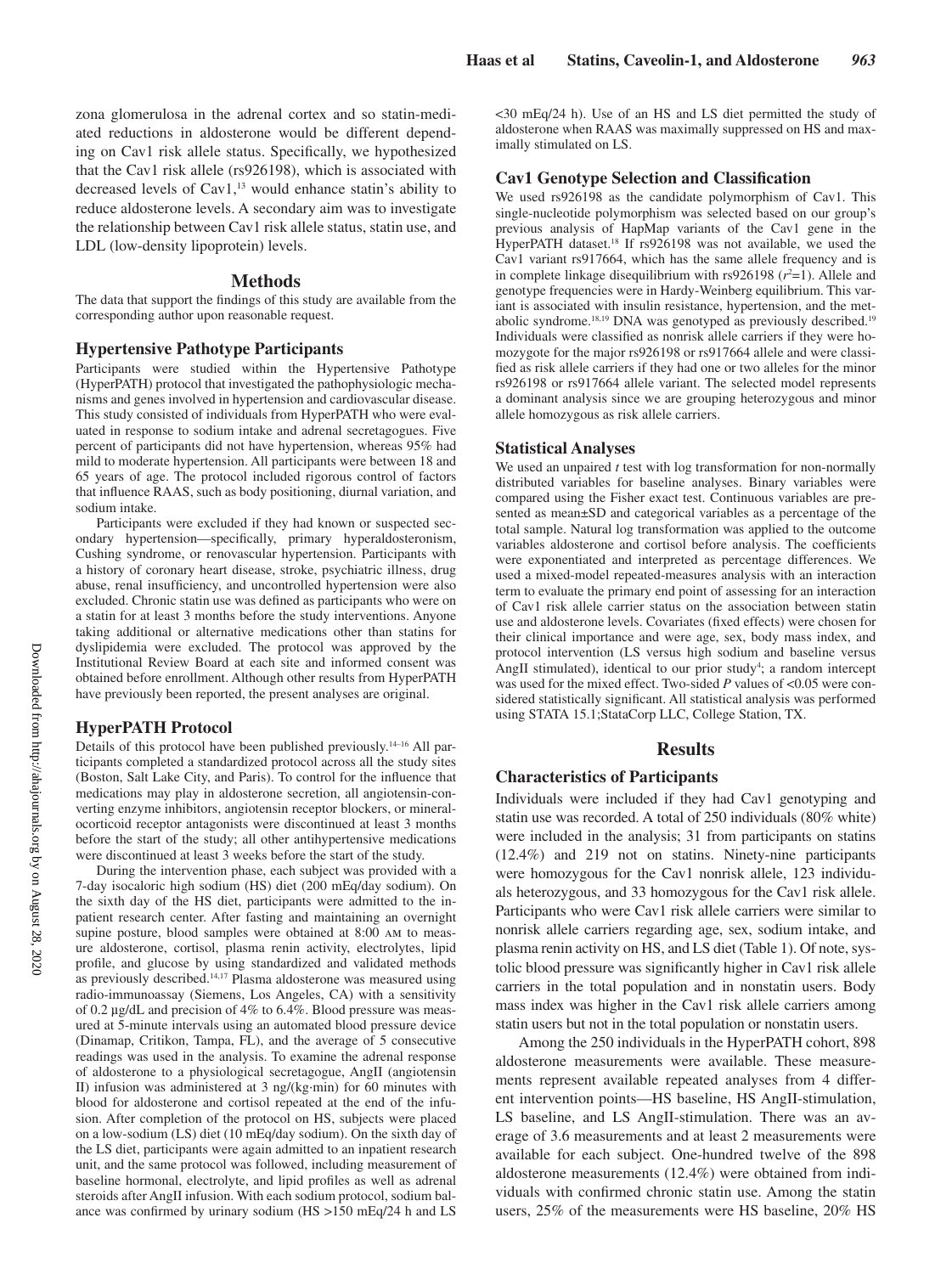#### **Table 1. Characteristics of Participants**

|                                                   | Total Study Population (n=250)  |                               |         | Statin Users (n=31)             |                              |         | Nonstatin Users (n=219)         |                               |           |
|---------------------------------------------------|---------------------------------|-------------------------------|---------|---------------------------------|------------------------------|---------|---------------------------------|-------------------------------|-----------|
| Measurement                                       | Cav1 Nonrisk<br>Allele $(n=94)$ | Cav1 Risk<br>Allele $(n=156)$ | PValue  | Cav1 Nonrisk<br>Allele $(n=13)$ | Cav1 Risk<br>Allele $(n=18)$ | PValue  | Cav1 Nonrisk<br>Allele $(n=81)$ | Cav1 Risk<br>Allele $(n=138)$ | $P$ value |
| Age, y                                            | $50 + 8$                        | $50\pm7$                      | 0.87    | $54\pm7$                        | $54+7$                       | 0.66    | $49\pm8$                        | $49\pm7$                      | 0.95      |
| Female %                                          | 41                              | 47                            | 0.42    | 46                              | 50                           | 0.84    | 41                              | 46                            | 0.42      |
| BMI, $kg/m2$                                      | $28.2 + 4.0$                    | $29.0 + 4.2$                  | 0.21    | $28.2 + 3.2$                    | $31.9 + 4.0$                 | $0.03*$ | $28.2 + 4.1$                    | $28.5 \pm 4.2$                | 0.61      |
| SBP on HS                                         | $143 + 20$                      | $149 + 20$                    | $0.01*$ | $139 + 22$                      | $149 + 18$                   | 0.14    | $143 + 20$                      | $150 + 20$                    | $0.03*$   |
| SBP on LS                                         | $129 + 16$                      | $133 + 18$                    | 0.07    | $126 + 18$                      | $132 + 13$                   | 0.36    | $129 + 16$                      | $133 + 18$                    | 0.13      |
| Urinary Na on HS, 24 h mmolt                      | $221 \pm 61$                    | $236 \pm 68.2$                | 0.08    | $211 \pm 31.5$                  | $254 \pm 82.7$               | 0.11    | $223 \pm 63.7$                  | $234 \pm 66.4$                | 0.18      |
| Urinary Na on LS, 24 h mmolt                      | $13.7 + 8.6$                    | $15.4 \pm 9.2$                | 0.17    | $14.4 + 8$                      | $17.5 \pm 14.2$              | 0.07    | $14.1 \pm 8.5$                  | $14.5 \pm 7.7$                | 0.58      |
| HS plasma potassium, mmol/L                       | $4.2 \pm 0.4$                   | $4.1 \pm 0.3$                 | 0.27    | $4.0 + 0.4$                     | $4.1 \pm 0.3$                | 0.31    | $4.2 \pm 0.3$                   | $4.1 \pm 0.4$                 | 0.48      |
| LS plasma potassium, mmol/L                       | $4.1 \pm 0.4$                   | $4.2 \pm 0.4$                 | 0.86    | $4.1 \pm 0.2$                   | $4.2 \pm 0.4$                | 0.50    | $4.1 \pm 0.3$                   | $4.2 \pm 0.4$                 | 0.25      |
| HS plasma renin activity, ng/<br>$(mL \cdot h)$   | $0.5 + 0.5$                     | $0.3 \pm 0.4$                 | 0.73    | $0.3 + 0.2$                     | $0.4 \pm 0.5$                | 0.50    | $0.5 + 0.5$                     | $0.5 + 0.5$                   | 0.97      |
| LS plasma renin activity, ng/<br>$(mL \cdot h)$   | $2.4 \pm 2.5$                   | $1.7 + 1.1$                   | 0.31    | $1.7 + 1.2$                     | $1.6 + 1.8$                  | 0.40    | $2.3 + 1.9$                     | $2.5 + 2.9$                   | 0.39      |
| HS LDL cholesterol, mmol/L                        | $124 + 35$                      | $120 + 47$                    | 0.60    | $108 + 38$                      | $129 + 53$                   | 0.61    | $124 \pm 33$                    | $125 + 37$                    | 0.85      |
| Aldosterone, ng/dL (HSb,<br>HSstim, LSb, LSstim)+ | $12.3 \pm 2.6$                  | $12.4 \pm 2.5$                | 0.93    | $11.2 \pm 2.4$                  | $8.4 \pm 2.1$                | $0.02*$ | $12.5 \pm 2.7$                  | $13.0 \pm 2.5$                | 0.58      |
| Cortisol, ug/dL (HSb, HSstim,<br>LSb, LSstim)+    | $9.7 \pm 1.4$                   | $9.4 \pm 1.5$                 | 0.17    | $10.1 \pm 1.4$                  | $9.2 + 1.5$                  | 0.21    | $9.7 + 1.5$                     | $9.4 \pm 1.5$                 | 0.33      |

Data reported as mean±SD, except as noted. Comparisons made with unpaired Student t test for continuous variables and Fisher exact for binary variables. Angll indicates angiotensin II; BMI, body mass index; Cav1, caveolin-1; HS, high sodium; HSb, HS baseline; HSstim, HS AngII-stimulated; LDL, low-density lipoprotein; LS, low sodium; LSb, LS baseline; LSstim, LS Angll-stimulated; and SBP, systolic blood pressure.

\*Significant P value (P≤0.05).

†Log transformed t test performed.

AngII-stimulation, 28% LS baseline, and 27% LS AngIIstimulation, and among the nonstatin users, 27% of the measurements were HS baseline, 17% HS AngII-stimulation, 28% LS baseline, and 28% LS AngII-stimulation.

Before stratifying by statin use, Cav1 gene status had no impact on unadjusted aldosterone levels (*P*=0.93). However, among statin users, individuals who were Cav1 risk allele carriers had significantly lower values of aldosterone, 8.4±2.1 ng/dL, than among Cav1 risk allele carriers, 11.2±2.4 ng/ dl (*P=*0.02). Of note, among nonstatin users, Cav1 risk allele status had no impact on unadjusted aldosterone levels (*P=*0.58). Additionally, Cav1 risk allele status had no significant effect on cortisol levels either among all participants or after stratifying by statin use (Table 1).

## **Repeated-Measures Analyses by Statin Use and Cav1 Carrier Status**

In mixed-model repeated-measures ANCOVA after adjusting for age, sex, body mass index, and protocol intervention (LS versus HS, baseline versus AngII stimulated), the effect of being a Cav1 risk allele carrier in statin users resulted in a 25% (95% CI, 1–43.2) lower aldosterone levels (*P*=0.04; Table 2). However, there was no significant effect on aldosterone levels of being a Cav1 risk allele carrier in nonstatin users (*P=*0.38). In the model, higher age was associated with a lower aldosterone; for every 1-year increase in age, aldosterone was 1.3% (95% CI, 0.7–1.9), lower (*P*<0.001). As anticipated, HS conditions were associated with a 67% (95% CI, 64.0–69.3) lower aldosterone than LS conditions (*P*<0.001),

|  | Table 2. Adjusted Effects of Cav1 Genotype on the Association Between Statin Use and Aldosterone and Cortisol Levels |  |  |  |  |  |
|--|----------------------------------------------------------------------------------------------------------------------|--|--|--|--|--|
|--|----------------------------------------------------------------------------------------------------------------------|--|--|--|--|--|

|                                                  | <b>Total Study Population</b>             |        | <b>Statin Users</b>                      |         | <b>Nonstatin Users</b>                 |        |  |
|--------------------------------------------------|-------------------------------------------|--------|------------------------------------------|---------|----------------------------------------|--------|--|
| Measurement                                      | Risk Allele Effect.<br>Cav1<br>% [95% CI] | PValue | Cav1 Risk Allele Effect, %<br>$[95%$ CI] | PValue  | Cav1 Risk Allele Effect.<br>% [95% CI] | PValue |  |
| Aldosterone, ng/dL (HSb, HSstim,<br>LSb, LSstim) | $0.6\%$ [-8.8 to 10.8]                    | 0.91   | $-25\%$ [-1.0 to -43.2]                  | $0.04*$ | 4.6% $[-4.1 \text{ to } 13.9]$         | 0.34   |  |
| Cortisol, µg/dL (HSb, HSstim, LSb,<br>LSstim)    | $-2.0\%$ [ $-9.4$ to 6.1]                 | 0.63   | $-9.6\%$ [ $-26.3$ to 10.8]              | 0.42    | $0.7\%$ [-7.4 to 10.0]                 | 0.87   |  |

Cav1 indicates caveolin-1; HSb, HS baseline; HSstim, HS Angll-stimulated; LDL, low-density lipoprotein; LS, low sodium; LSb, LS baseline; and LSstim, LS Angllstimulated.

\*Indicates a significant P value (P≤0.05).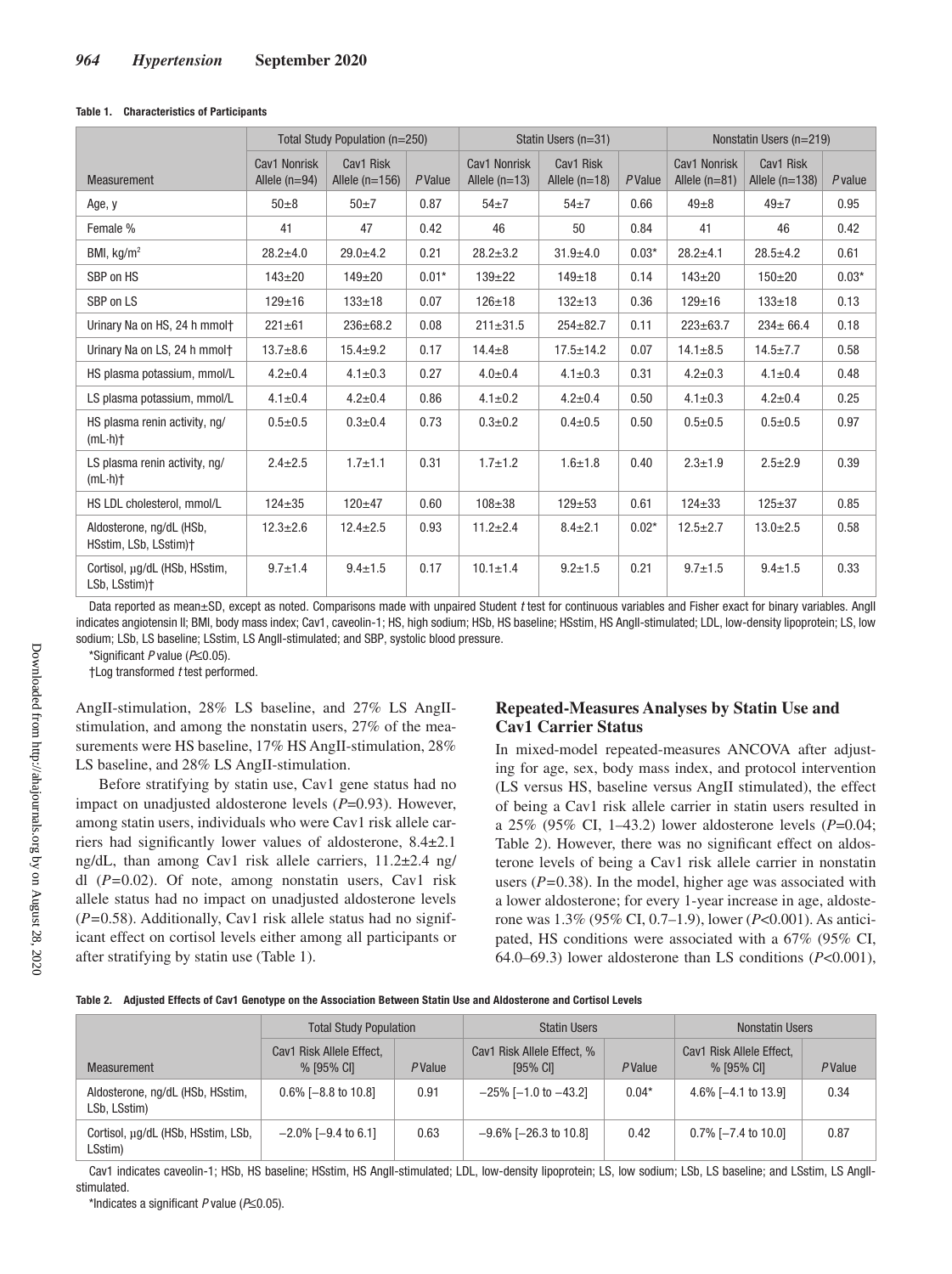and AngII-stimulated aldosterone levels were 158% (95% CI, 143–172) higher than baseline levels (*P*<0.001). Sex and body mass index did not significantly contribute to the model. In comparison, there was no difference in aldosterone levels by Cav1 genotype among nonstatin users (*P=*0.38). Again, in the adjusted model, cortisol levels were unaffected by Cav1 genotype status.

## **Cav1 Genotype Interacts With the Association Between Statin Use and Aldosterone**

We then examined the interaction between Cav1 genotype and statin use in repeated-measures analysis using all 4 measurements of aldosterone while adjusting for potential confounders. Cav1 genotype showed a significant interaction with statin use (*P=*0.029) (Figure). Age, dietary sodium, and baseline versus AngII stimulation remained important in the model.

## **Cav1 Genotype Does Not Interact With the Association Between Statin Use and LDL**

We next examined the effect of the interaction between Cav1 genotype and statin use on LDL levels. We had a maximum of 2 LDL measurements for each individual (average of 1.7), 1 measured under LS conditions and 1 measured under HS conditions. Using both measurements of LDL while adjusting for potential confounders, Cav1 risk allele status had no significant interaction (*P=*0.37).

## **Discussion**

We demonstrated that in hypertensive participants the Cav1 risk allele, rs926198, modulates the association of statin use with aldosterone. Among statin users, Cav1 risk allele carriers had a 25% (95% CI, 1–43.2) lower aldosterone level than Cav1 nonrisk allele carriers. However, among nonstatin users, there was no significant difference in aldosterone levels by Cav1 genotype, so this is a statin-specific effect. The difference in the Cav1 effect in statin users versus nonstatin users showed a significant interaction. These findings suggest that Cav1 risk allele carriers will derive the most aldosterone-lowering benefit of statins. This effect appeared to be specific to



**Figure.** Adjusted aldosterone values in nonstatin/statin users and Cav1 (caveolin-1) nonrisk/risk allele carriers. Among statin users, Cav1 risk allele carriers had a 25% lower aldosterone (P=0.04). Among nonstatin users, there was no effect of the Cav1 risk allele on aldosterone levels (*P*=0.38). The interaction between Cav1 allele and statin use was significant (*P*=0.03). ns indicates nonsignificant.

the adrenal gland as there was no effect on lipids and was also specific to aldosterone, as cortisol levels were not modified by Cav1 risk allele status.

Our assessments of aldosterone were conducted under conditions whereby the key secretagogues of aldosterone were controlled to permit an isolated investigation of other influences on aldosterone secretion. Specifically, this study controlled for multiple factors that can affect aldosterone secretion including physical activity, posture, dietary sodium intake, sleep-wake cycles, food intake, and time of day. Through these techniques, we minimize the potential noise in assessing aldosterone production.

Our findings raise several important clinical questions. Even a moderate decrease in aldosterone is likely clinically relevant. Aldosterone is a well-known key regulator of sodium and potassium balance, blood pressure, endothelial function, renal disease, and cardiovascular remodeling. Aldosterone blockers improve survival in heart failure and in patients with myocardial infarction. Thus, statins may have added benefit in individuals with the Cav1 risk allele. Because statins reduce aldosterone levels in Cav1 risk allele carriers, these individuals may be more likely to show a decrease in blood pressure with initiation of statin therapy. However, clinicians may want to avoid the aldosterone effect in patients prone to hyperkalemia or in those with already low blood pressure or orthostatic intolerance. Perhaps statins may also be useful as an adjuvant treatment for hyperaldosteronism.

As this is an observational study, we must consider confounding factors, for example, blood pressure, as explanations for our findings. Therefore, future prospective studies are necessary to assess the role of Cav1 in statins' aldosterone-lowering effects. However, assuming this association proves to be true, it is interesting to consider potential mechanisms by which Cav1 may influence aldosterone levels in statin users but not nonstatin users. We have previously shown that plasma aldosterone levels are not different between wild-type and Cav1 knockout mice (Cav1−/−).20 In our current study, importantly, the renin and potassium levels were not affected by Cav1 risk allele status in either statin or nonstatin users (Table 1). Additionally, ACTH (corticotropin) levels are unlikely to be different as cortisol levels were similar, suggestive that classical regulatory factors are not impacted by Cav1. Interestingly, in a meta-analysis, statins were associated with decreased testosterone levels in both men and women, raising the possibility that statins may affect production of steroids other than aldosterone.21 It is thought simvastatin inhibits the later steps of testicular steroidogenesis.22 Our finding that statin use does not affect cortisol levels is consistent with previous findings in a randomized, placebo-controlled study of 12 weeks of simvastatin 80 mg/day that did not demonstrate changes in basal cortisol levels or cortisol response to a 6-hour ACTH infusion.23

Cav1 is essential for creating caveolae, 60 to 80 nm invaginations in the cell membrane in which multiple receptors are located.24 Caveolae form membrane domains at the plasma membrane, serve as carriers in endocytosis, and can facilitate direct signaling at the membrane.<sup>25</sup> Caveolin-1 plays an important role in aldosterone signaling<sup>26</sup> and has been identified in adrenocortical cells. In humans, Cav1 minor allele homozygotes had the lowest levels of Cav1 expression.<sup>13,24</sup>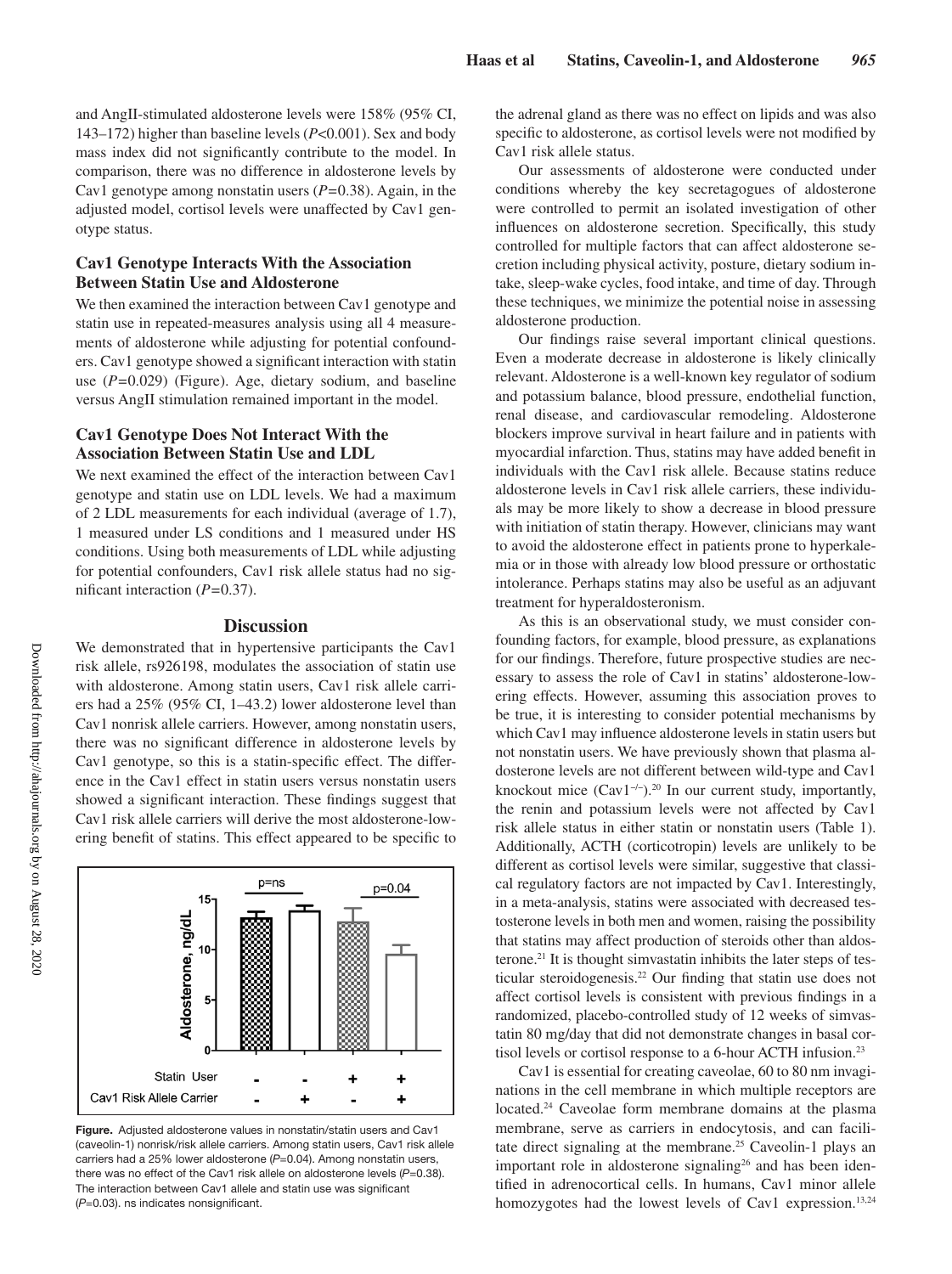Cav1 minor allele carriers have increased insulin resistance, a higher 10-year Framingham score, and higher prevalence of diabetes, dyslipidemia, and the metabolic syndrome.19 Yet, Cav1 knockout mice have decreases in atherosclerosis—an effect specific to endothelial caveolin.<sup>12</sup>

How Cav1 risk allele carriers modify aldosterone levels is uncertain. It is possible that Cav1, in its structural role in caveolae, functions as a gatekeeper and inhibits statins' ability to enter or enhances its ability to exit the zona glomerulosa. Thus, Cav1 risk allele carriers, presumably reflective of a reduction in Cav1 levels, more easily allow statin uptake or reduce its exit from the zona glomerulosa cell. If a statin's effect on aldosterone secretion is directly related to its resident time in the cell, then either of these scenarios would explain why Cav1 risk allele carriers have lower aldosterone levels on statins than nonrisk allele carriers. Another potential mechanism is that some statins may influence Cav1 production or function. Thus, certain, but not all, statins could amplify the effect of lower Cav1 expression in Cav1 risk allele carriers as discussed earlier. That statins may have such an effect is suggested by a study with rosuvastatin. This statin decreased Cav1 expression in apoE−/−, dyslipidemic mice in vivo.27

The liver, which has one of the lowest relative expressions of Cav1 protein, is the main source of endogenous lipid production and the primary site of statins' actions.<sup>28</sup> Uptake of both lipophilic and hydrophilic statins involves passive diffusion through hepatocyte cell membranes as well as an ATPdependent carrier-mediated active transport.28,29 Our findings showed no significant difference in LDL level by Cav1 genotype, although preclinical studies have shown that Cav1 may be involved in the regulation of lipoprotein metabolism and transcytosis of LDL.30,31 Future prospective randomized controlled studies are needed to assess the impact of Cav1 genotype on the effectiveness of statins in lowering LDL.

Our study has some limitations. The sample size was small, and in this observational study, statin intervention was not randomized. Thus, unmeasured confounding variables associated with statin users cannot be ruled out. It should be pointed out that systolic blood pressure was higher in Cav1 risk allele carriers, which may lead to confounding. The observational design prevented us from evaluating a causal relationship between Cav1, statin use, and aldosterone levels. Additionally, there was a relatively small number of statin users (n=31), of which only 18 individuals carried the Cav1 risk allele, which may have limited our ability to detect additional differences between Cav1 risk allele carriers and nonrisk allele carriers. For example, the 9.6% lower cortisol levels among Cav1 risk allele carriers may or may not reach significance if the sample size were larger and will need further studies. If our observations are confirmed in future prospective studies, the specific mechanism for the Cav1 risk allele in lowering aldosterone in chronic statin users needs elucidation. We did not have sufficient power to determine whether the statin effect varied with the type of statin—lipophilic or hydrophilic—nor whether the number of Cav1 risk alleles impacts aldosterone reduction. Our observational results should be validated in prospective randomized studies with controlled RAAS modulators as well as in isolated zona glomerulosa cells from Cav1−/− and wildtype mice.

## **Perspectives**

In summary, after controlling for factors that influence the RAAS, we have shown that Cav1 risk allele carrier status affects the association between statin use and aldosterone levels. Cav1 risk allele carrying individuals are likely to receive the most benefit from the aldosterone-lowering properties of statins; even a modest decrease in aldosterone is likely clinically relevant. Prospective studies are needed to confirm these observational findings and may provide a basis for clinical stratification based on Cav1 risk allele carrier status.

#### **Acknowledgments**

We gratefully acknowledge the support of the staff of the human research centers in which these intervention studies were performed.

## **Sources of Funding**

This work was supported by the National Institutes of Health grants T32-HL-007609 (A.V. Haas), UL1RR025758 Harvard Clinical and Translational Science Center (B. Rosner), F32 HL147453-01 (A.V. Haas), R01HL136567 (G.K. Adler, G.H. Williams, J.S. Williams), HL104032 (L.H. Pojoga), K24HL103845 (G.K. Adler). R.M. Touyz is supported by a British Heart Foundation Chair (CH/12/4/29762). R. Baudrand is supported by Fondo Nacional de Desarrollo Cientifico y Tecnologico (FONDECYT) 1190419.

None.

## **Disclosures**

## **References**

- 1. Go AS, Mozaffarian D, Roger VL, Benjamin EJ, Berry JD, Blaha MJ, Dai S, Ford ES, Fox CS, Franco S, et al; American Heart Association Statistics Committee and Stroke Statistics Subcommittee. Executive summary: heart disease and stroke statistics–2014 update: a report from the American Heart Association. *Circulation*. 2014;129:399–410. doi: 10.1161/01.cir.0000442015.53336.12
- 2. Baigent C, Blackwell L, Emberson J, Holland L, Reith C, Bhala N, Peto R, Barnes E, Keech A, Simes J, Collins R. Efficacy and safety of more intensive lowering of LDL cholesterol: a meta-analysis of data from 170,000 participants in 26 randomised trials. *Lancet*. 2010;376:1670–1681. doi: 10.1016/S0140-6736(10)61350-5
- 3. Brugts JJ, Yetgin T, Hoeks SE, Gotto AM, Shepherd J, Westendorp RG, de Craen AJ, Knopp RH, Nakamura H, Ridker P, et al. The benefits of statins in people without established cardiovascular disease but with cardiovascular risk factors: meta-analysis of randomised controlled trials. *BMJ*. 2009;338:b2376. doi: 10.1136/bmj.b2376
- 4. Baudrand R, Pojoga LH, Vaidya A, Garza AE, Vöhringer PA, Jeunemaitre X, Hopkins PN, Yao TM, Williams J, Adler GK, et al. Statin use and adrenal aldosterone production in hypertensive and diabetic subjects. *Circulation*. 2015;132:1825–1833. doi: 10.1161/CIRCULATIONAHA.115.016759
- 5. Pitt B, Zannad F, Remme WJ, Cody R, Castaigne A, Perez A, Palensky J, Wittes J. The effect of spironolactone on morbidity and mortality in patients with severe heart failure. Randomized Aldactone Evaluation Study Investigators. *N Engl J Med*. 1999;341:709–717. doi: 10.1056/ NEJM199909023411001
- 6. Catena C, Colussi G, Nadalini E, Chiuch A, Baroselli S, Lapenna R, Sechi LA. Cardiovascular outcomes in patients with primary aldosteronism after treatment. *Arch Intern Med*. 2008;168:80–85. doi: 10.1001/ archinternmed.2007.33
- 7. Mulatero P, Monticone S, Bertello C, Viola A, Tizzani D, Iannaccone A, Crudo V, Burrello J, Milan A, Rabbia F, et al. Long-term cardio- and cerebrovascular events in patients with primary aldosteronism. *J Clin Endocrinol Metab*. 2013;98:4826–4833. doi: 10.1210/jc.2013-2805
- 8. Ivanes F, Susen S, Mouquet F, Pigny P, Cuilleret F, Sautière K, Collet JP, Beygui F, Hennache B, Ennezat PV, et al. Aldosterone, mortality, and acute ischaemic events in coronary artery disease patients outside the setting of acute myocardial infarction or heart failure. *Eur Heart J*. 2012;33:191–202. doi: 10.1093/eurheartj/ehr176
- 9. Beygui F, Collet JP, Benoliel JJ, Vignolles N, Dumaine R, Barthélémy O, Montalescot G. High plasma aldosterone levels on admission are